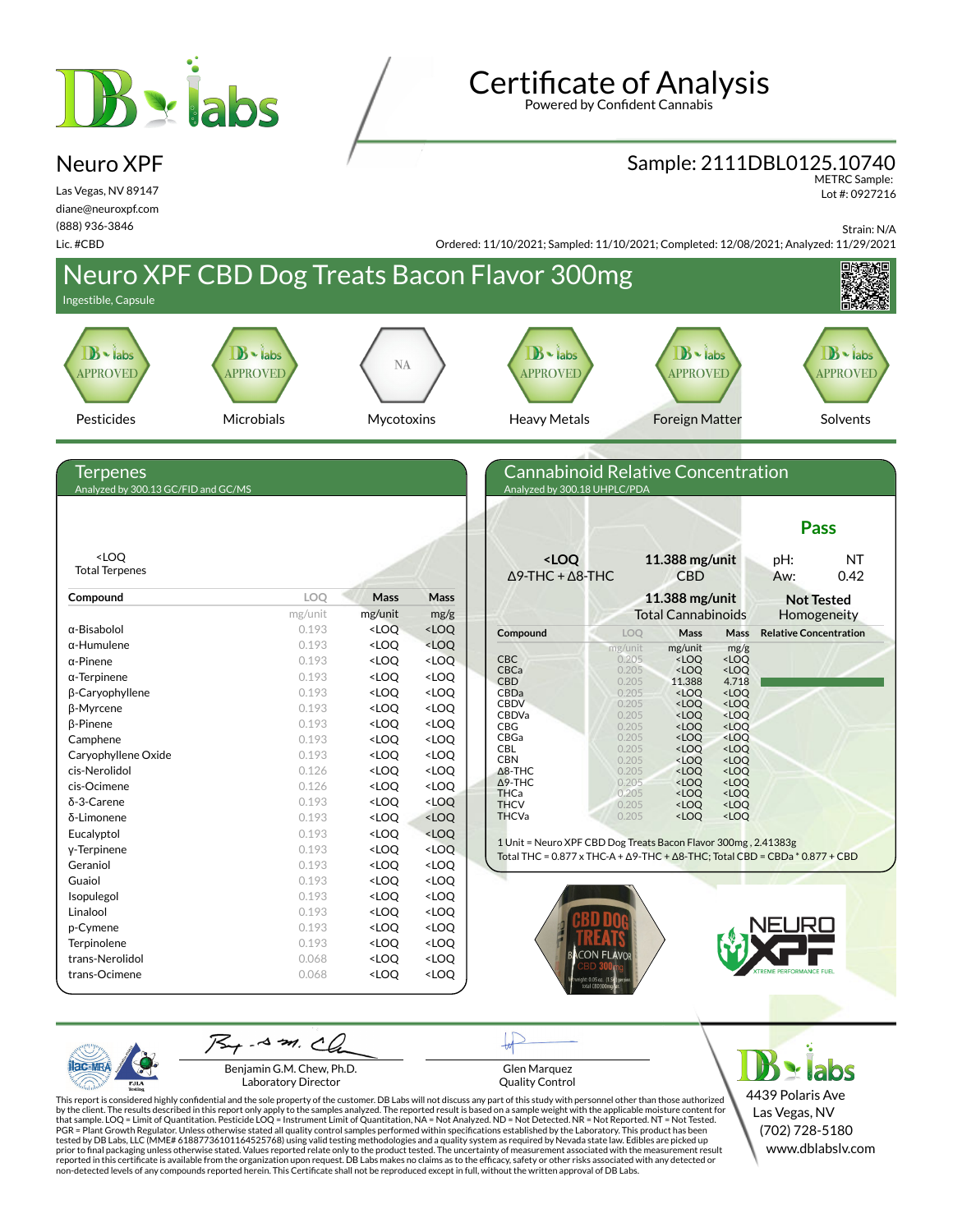

## **Certificate of Analysis**

Powered by Confident Cannabis

#### Sample: 2111DBL0125.10740

METRC Sample: Lot #: 0927216

Strain: N/A

Ordered: 11/10/2021; Sampled: 11/10/2021; Completed: 12/08/2021; Analyzed: 11/29/2021

## Neuro XPF CBD Dog Treats Bacon Flavor 300mg

Ingestible, Capsule

Neuro XPF Las Vegas, NV 89147 diane@neuroxpf.com (888) 936-3846 Lic. #CBD

| Pesticides<br>Analyzed by 300.9 LC/MS/MS and GC/MS/MS |            |            |                                  | Pass          |
|-------------------------------------------------------|------------|------------|----------------------------------|---------------|
| Compound                                              | <b>LOO</b> | Limit      | Mass                             | <b>Status</b> |
|                                                       |            |            |                                  |               |
|                                                       | <b>PPR</b> | <b>PPR</b> | <b>PPR</b>                       |               |
| Abamectin                                             | 10         | 200        | <loo< td=""><td>Pass</td></loo<> | Pass          |
| Acequinocyl                                           | 10         | 4000       | <loo< td=""><td>Pass</td></loo<> | Pass          |
| <b>Bifenazate</b>                                     | 10         | 400        | <loq< td=""><td>Pass</td></loq<> | Pass          |
| <b>Bifenthrin</b>                                     | 10         | 100        | <loo< td=""><td>Pass</td></loo<> | Pass          |
| Cyfluthrin                                            | 10         | 2000       | <loo< td=""><td>Pass</td></loo<> | Pass          |
| Cypermethrin                                          | 10         | 1000       | <loq< td=""><td>Pass</td></loq<> | Pass          |
| Daminozide                                            | 10         | 800        | <loo< td=""><td>Pass</td></loo<> | Pass          |
| Dimethomorph                                          | 10         | 2000       | <loo< td=""><td>Pass</td></loo<> | Pass          |
| Etoxazole                                             | 10         | 400        | <loo< td=""><td>Pass</td></loo<> | Pass          |
| Fenhexamid                                            | 10         | 1000       | <loo< td=""><td>Pass</td></loo<> | Pass          |
| Flonicamid                                            | 10         | 1000       | <loo< td=""><td>Pass</td></loo<> | Pass          |
| Fludioxonil                                           | 10         | 500        | <loo< td=""><td>Pass</td></loo<> | Pass          |
| Imidacloprid                                          | 10         | 500        | <loo< td=""><td>Pass</td></loo<> | Pass          |
| Myclobutanil                                          | 10         | 400        | <loo< td=""><td>Pass</td></loo<> | Pass          |
| Paclobutrazol                                         | 10         | 400        | <loq< td=""><td>Pass</td></loq<> | Pass          |
| Piperonyl Butoxide                                    | 10         | 3000       | <loo< td=""><td>Pass</td></loo<> | Pass          |
| Pyrethrins                                            | 10         | 2000       | <loo< td=""><td>Pass</td></loo<> | Pass          |
| Ouintozene                                            | 10         | 800        | <loo< td=""><td>Pass</td></loo<> | Pass          |
| Spinetoram                                            | 10         | 1000       | <loo< td=""><td>Pass</td></loo<> | Pass          |
| Spinosad                                              | 10         | 1000       | <loq< td=""><td>Pass</td></loq<> | Pass          |
| Spirotetramat                                         | 10         | 1000       | <loo< th=""><th>Pass</th></loo<> | Pass          |
| Thiamethoxam                                          | 10         | 400        | <loq< th=""><th>Pass</th></loq<> | Pass          |
| Trifloxystrobin                                       | 10         | 1000       | <loq< th=""><th>Pass</th></loq<> | Pass          |
| <b>Plant Growth Regulators</b>                        | 10         | 50         | <loo< th=""><th>Pass</th></loo<> | Pass          |



| <b>Mycotoxins</b><br>Analyzed by 300.2 Elisa |     | <b>Not Tested</b> |      |               |
|----------------------------------------------|-----|-------------------|------|---------------|
| Mycotoxin                                    | LOO | I imit            | Mass | <b>Status</b> |
|                                              |     |                   |      |               |

| <b>Heavy Metals</b><br>Analyzed by 300.8 ICP/MS |     |       |                                  | Pass          |
|-------------------------------------------------|-----|-------|----------------------------------|---------------|
| Element                                         | LOO | Limit | Mass                             | <b>Status</b> |
|                                                 | PPB | PPB   | <b>PPB</b>                       |               |
| <b>Arsenic</b>                                  | 55  | 2000  | 64                               | Pass          |
| Cadmium                                         | 55  | 820   | 58                               | Pass          |
| Lead                                            | 55  | 1200  | 170                              | Pass          |
| Mercury                                         | 55  | 400   | <loq< td=""><td>Pass</td></loq<> | Pass          |

| <b>Residual Solvents</b><br>Analyzed by 300.13 GC/FID and GC/MS |            |            |                                  | Pass          |
|-----------------------------------------------------------------|------------|------------|----------------------------------|---------------|
| Compound                                                        | LOO        | Limit      | Mass                             | <b>Status</b> |
|                                                                 | <b>PPM</b> | <b>PPM</b> | <b>PPM</b>                       |               |
| <b>Butanes</b>                                                  | 74         | 500        | <loo< td=""><td>Pass</td></loo<> | Pass          |
| Ethanol                                                         | 74         |            | 4029                             | <b>Tested</b> |
| Heptanes                                                        | 74         | 500        | <loq< td=""><td>Pass</td></loq<> | Pass          |
| Propane                                                         | 74         | 500        | <loo< td=""><td>Pass</td></loo<> | Pass          |



| PJLA<br><b>Testing</b> |
|------------------------|

 $75 + -4 = 29$ . Benjamin G.M. Chew, Ph.D.

Glen Marquez Quality Control

This report is considered highly confidential and the sole property of the customer. DB Labs will not discuss any part of this study with personnel other than those authorized<br>by the client. The results described in this r tested by DB Labs, LLC (MME# 61887736101164525768) using valid testing methodologies and a quality system as required by Nevada state law. Edibles are picked up<br>prior to final packaging unless otherwise stated. Values repo

 $5 \times$  labs 4439 Polaris Ave Las Vegas, NV (702) 728-5180 www.dblabslv.com

Laboratory Director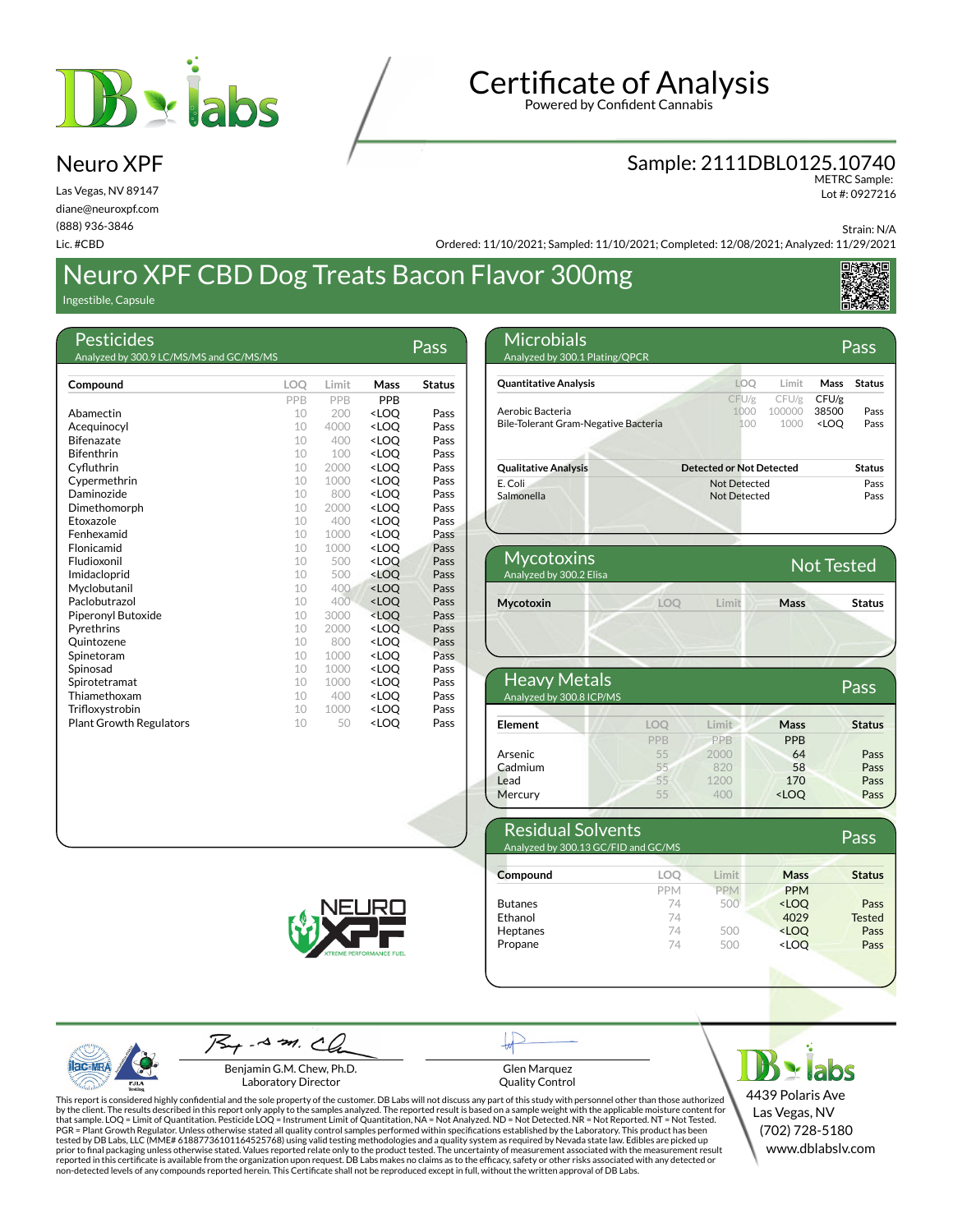## $B$   $\cdot$  labs

Neuro XPF Las Vegas, NV 89147 diane@neuroxpf.com (888) 936-3846 Lic. #CBD

## **Certificate of Analysis**

Powered by Confident Cannabis

#### Sample: 2111DBL0125.10740

METRC Sample: Lot #: 0927216

Strain: N/A

Ordered: 11/10/2021; Sampled: 11/10/2021; Completed: 12/08/2021; Analyzed: 11/29/2021

### Neuro XPF CBD Dog Treats Bacon Flavor 300mg Ingestible, Capsule



| Pesticides/Plant Growth Regulators*<br>Analyzed by 300.9 LC/MS/MS and GC/MS/MS |     |       |                                                        |               | Pass          |
|--------------------------------------------------------------------------------|-----|-------|--------------------------------------------------------|---------------|---------------|
|                                                                                |     |       |                                                        |               |               |
| Compound                                                                       | LOO | Limit | Mass                                                   | <b>Status</b> |               |
|                                                                                | PPB | PPB   | PPB                                                    |               |               |
| Abamectin                                                                      | 10  | 200   | <loq< td=""><td>Pass</td><td></td></loq<>              | Pass          |               |
| Acequinocyl                                                                    | 10  | 4000  | <loo< td=""><td>Pass</td><td>labs</td></loo<>          | Pass          | labs          |
| <b>Bifenazate</b>                                                              | 10  | 400   | <loo< td=""><td>Pass</td><td><b>APPROV</b></td></loo<> | Pass          | <b>APPROV</b> |
| <b>Bifenthrin</b>                                                              | 10  | 100   | <loo< td=""><td>Pass</td><td></td></loo<>              | Pass          |               |
| Cyfluthrin                                                                     | 10  | 2000  | <loo< td=""><td>Pass</td><td></td></loo<>              | Pass          |               |
| Cypermethrin                                                                   | 10  | 1000  | <loo< td=""><td>Pass</td><td></td></loo<>              | Pass          |               |
| Daminozide*                                                                    | 10  | 800   | <loq< td=""><td>Pass</td><td></td></loq<>              | Pass          |               |
| Dimethomorph                                                                   | 10  | 2000  | <loq< td=""><td>Pass</td><td></td></loq<>              | Pass          |               |
| Etoxazole                                                                      | 10  | 400   | <loq< td=""><td>Pass</td><td></td></loq<>              | Pass          |               |
| Fenhexamid                                                                     | 10  | 1000  | <loq< td=""><td>Pass</td><td></td></loq<>              | Pass          |               |
| Flonicamid                                                                     | 10  | 1000  | <loq< td=""><td>Pass</td><td></td></loq<>              | Pass          |               |
| Fludioxonil                                                                    | 10  | 500   | <loq< td=""><td>Pass</td><td></td></loq<>              | Pass          |               |
| Imidacloprid                                                                   | 10  | 500   | <loo< td=""><td>Pass</td><td></td></loo<>              | Pass          |               |
| Myclobutanil                                                                   | 10  | 400   | <loq< td=""><td>Pass</td><td></td></loq<>              | Pass          |               |
| Paclobutrazol*                                                                 | 10  | 400   | <loq< td=""><td>Pass</td><td></td></loq<>              | Pass          |               |
| Piperonyl Butoxide                                                             | 10  | 3000  | <loo< td=""><td>Pass</td><td></td></loo<>              | Pass          |               |
| <b>Plant Growth Regulators</b>                                                 | 10  | 50    | <loo< td=""><td>Pass</td><td></td></loo<>              | Pass          |               |
| Pyrethrins                                                                     | 10  | 2000  | <loo< td=""><td>Pass</td><td></td></loo<>              | Pass          |               |
| Quintozene                                                                     | 10  | 800   | <loo< td=""><td>Pass</td><td></td></loo<>              | Pass          |               |
| Spinetoram                                                                     | 10  | 1000  | <loo< td=""><td>Pass</td><td></td></loo<>              | Pass          |               |
| Spinosad                                                                       | 10  | 1000  | <loq< td=""><td>Pass</td><td></td></loq<>              | Pass          |               |
| Spirotetramat                                                                  | 10  | 1000  | <loq< td=""><td>Pass</td><td></td></loq<>              | Pass          |               |
| Thiamethoxam                                                                   | 10  | 400   | <loq< td=""><td>Pass</td><td></td></loq<>              | Pass          |               |
| Trifloxystrobin                                                                | 10  | 1000  | <loq< td=""><td>Pass</td><td></td></loq<>              | Pass          |               |



PJL/

 $-4$  m.  $\sim$ Benjamin G.M. Chew, Ph.D.

Laboratory Director

Glen Marquez Quality Control

This report is considered highly confidential and the sole property of the customer. DB Labs will not discuss any part of this study with personnel other than those authorized<br>by the client. The results described in this r

4439 Polaris Ave Las Vegas, NV (702) 728-5180 www.dblabslv.com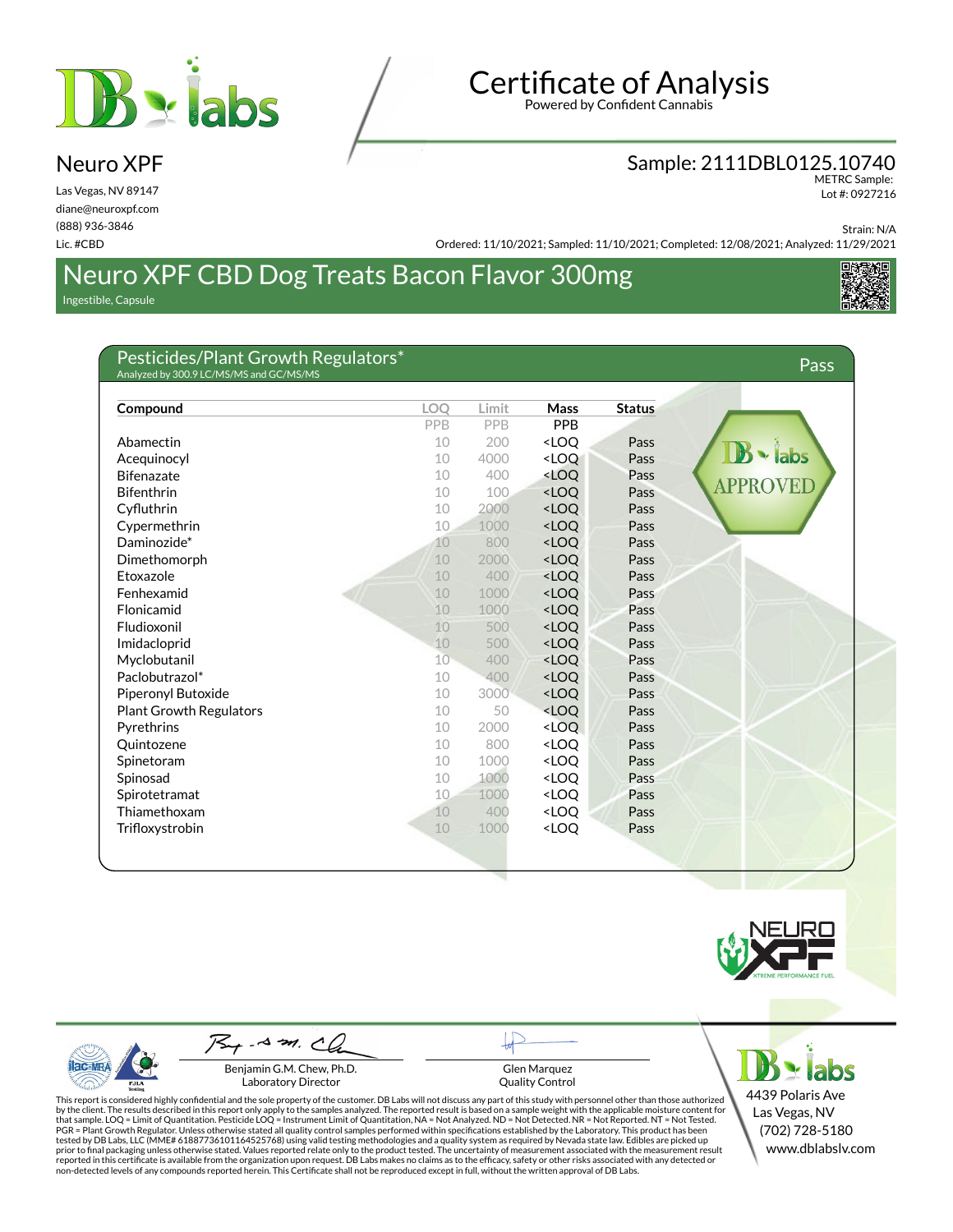

## **Certificate of Analysis**

Powered by Confident Cannabis

## Sample: 2111DBL0125.10740 METRC Sample:

Lot #: 0927216

Strain: N/A

Ordered: 11/10/2021; Sampled: 11/10/2021; Completed: 12/08/2021; Analyzed: 11/29/2021

## Neuro XPF CBD Dog Treats Bacon Flavor 300mg

Ingestible, Capsule

Neuro XPF Las Vegas, NV 89147 diane@neuroxpf.com (888) 936-3846 Lic. #CBD

| <b>Residual Solvents</b><br>Analyzed by 300.13 GC/FID and GC/MS |            |            |                                                       |               | Pass         |
|-----------------------------------------------------------------|------------|------------|-------------------------------------------------------|---------------|--------------|
| Compound                                                        | <b>LOO</b> | Limit      | <b>Mass</b>                                           | <b>Status</b> |              |
|                                                                 | <b>PPM</b> | <b>PPM</b> | <b>PPM</b>                                            |               |              |
| <b>Butanes</b>                                                  | 74         | 500        | <loq< td=""><td>Pass</td><td></td></loq<>             | Pass          |              |
| Ethanol                                                         | 74         |            | 4029                                                  | <b>Tested</b> | labs         |
| Heptane                                                         | 74         | 500        | <loq< td=""><td>Pass</td><td></td></loq<>             | Pass          |              |
| Propane                                                         | 74         | 500        | <loq< td=""><td>Pass</td><td><b>APPRO</b></td></loq<> | Pass          | <b>APPRO</b> |



Benjamin G.M. Chew, Ph.D. Laboratory Director

Glen Marquez Quality Control

This report is considered highly confidential and the sole property of the customer. DB Labs will not discuss any part of this study with personnel other than those authorized<br>by the client. The results described in this r